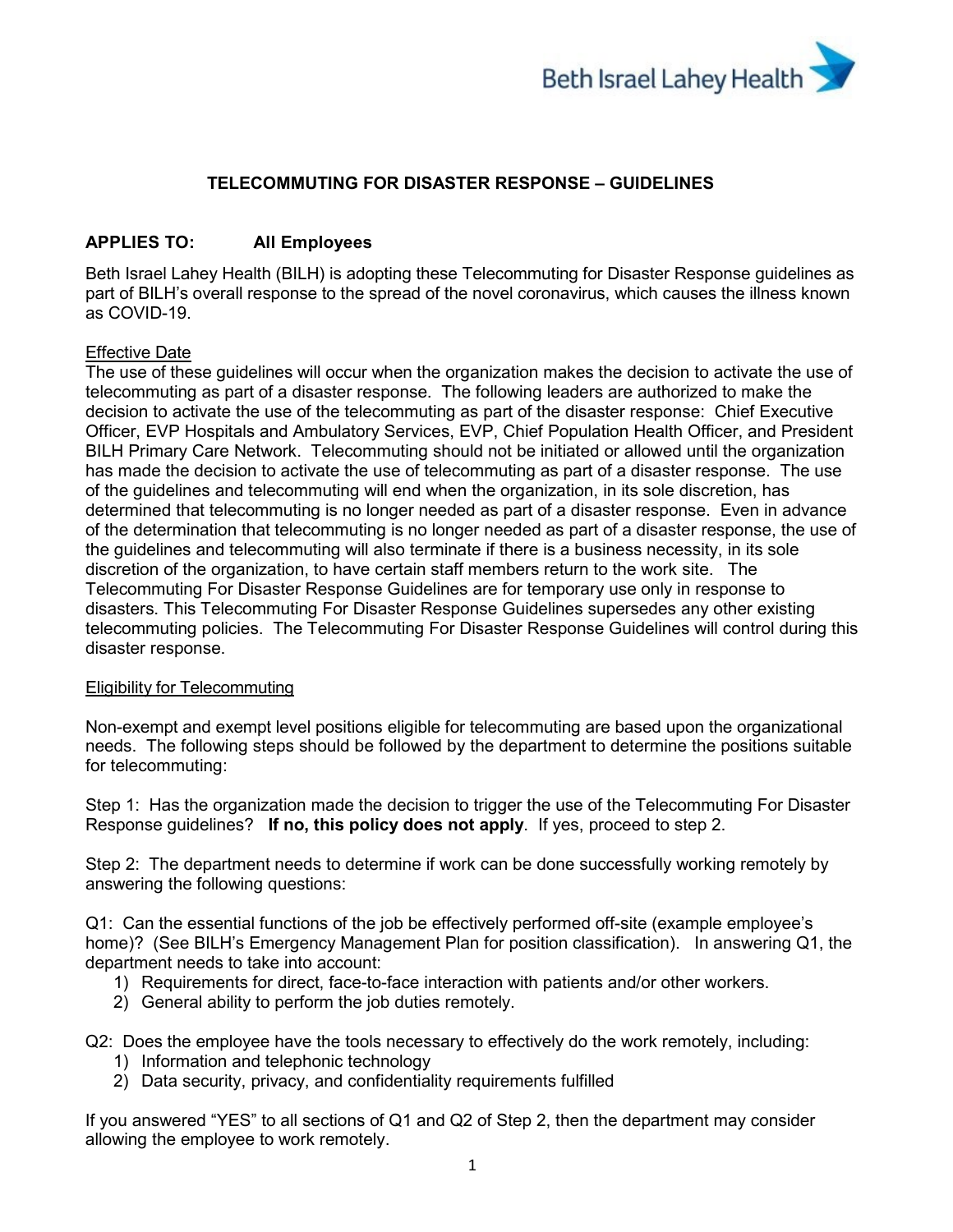

Telecommuting is not available to all employees because of the nature and scope of direct patient care and supporting services. Moreover, telecommuting may not be suitable in some instances where the job duties of a position cannot effectively be performed remotely. BILH will determine at its discretion which positions are eligible for telecommuting. Some examples (not an exhaustive list) of potential eligible/ineligible positions for telecommuting include:

- May Be Eligible (Employees Not Providing Direct Patient Care): Performance Improvement, Finance, Quality, Risk Management, IT, Coders.
- May Be Ineligible (Employees Providing Direct Patient Care): Facilities, Transporter, Food Service, Environmental Services, Clinical Associates, Pharmacists, Social Workers, RNs, Physicians, Phlebotomists, Radiology Tech, Registration

Supervisors will communicate to employees whether they have the option or are required to work remotely.

In addition to employees instructed to work remotely, some employees who cannot work at their usual work locations due to COVID-19 related reasons, for example, if they are quarantined due to potential exposure or recent travel, may be eligible to work remotely depending on their ability to work and the eligibility of their position.

A Director/Manager/Supervisor/Chair of a department should complete the Telecommuting For Disaster Response Checklist attached to these Guidelines to ensure that all appropriate criteria are met before telecommuting arrangements are approved and assigned.

For some positions, the regularly scheduled hours may be reduced to reflect the amount of work that can effectively be performed remotely. Some employees may also be redeployed to meet the operational needs of BILH.

All telecommuting arrangements under these guidelines will be evaluated on an ongoing basis to ensure that the schedule, work assignments, and work conditions are, at BILH's discretion, meeting the operating needs of BILH.

#### Hours of Work/Timekeeping

Telecommuting employees are expected to work during the employee's regular scheduled hours of work, or as directed by their supervisor, and not to perform personal or other business. Hourly employees must document all hours worked from the beginning to the conclusion of their work day in accordance with the BILH's timekeeping practices and should take appropriate meal and other breaks. If the usual timekeeping process cannot be used, alternate arrangements for timekeeping and certifying time worked must be made with the supervisor. Overtime work for a non-exempt employee must be pre-approved by the employee's supervisor. All hours worked will be paid according to applicable law. Failure to record time worked or working overtime without approval may result in disciplinary action, up to and including termination of employment.

The telecommuting employee must obtain approval before taking leave or paid time off in accordance with BILH's paid time off and leave policies. Employees who are assigned to work remotely and are not able to work, for example, due to illness, family illness, or other factors, will be required to use paid time off and may be eligible for a temporary leave of absence. Exempt staff should follow local time-keeping policies.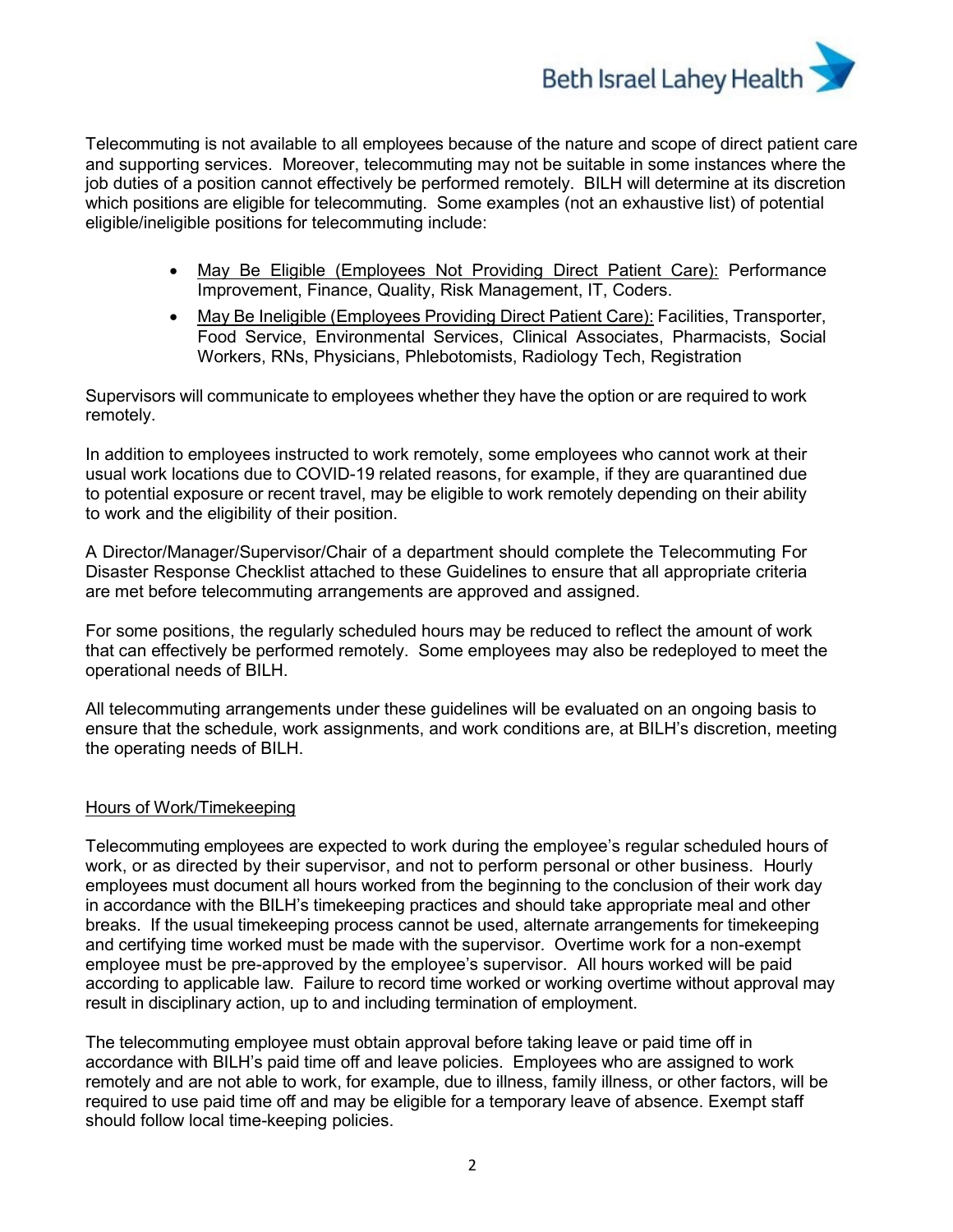

# Safety

The employee's telecommuting worksite must be maintained by the employee in a safe manner, free from hazards. The telecommuting employee is responsible for immediately informing his or her supervisor of any injury that occurs during the employee's defined work hours at the telecommuting worksite. The telecommuting employee cannot hold business visits or meetings with professional employees, customers, or the public at the telecommuting worksite.

#### Remote Access, Data Security, Confidentiality, and Privacy

Departments should work with Information Technology to arrange for remote access and other work related technologies, such as conference lines, video conferencing services, and helpdesk services.

Employees are expected to comply with all BILH policies and procedures relating to data security, confidentiality, and privacy (including HIPAA). BILH records, files and documents should be protected from unauthorized disclosure or damage at the telecommuting worksite. Before working remotely, employees must comply with all BILH policies and procedures for remote access, including encryption requirements. Employees should contact BILH's information technology department for information relating to these requirements and for set up instructions. Employees must also work with management to ensure appropriate data security, confidentiality, and privacy while working remotely.

#### Equipment and Materials

BILH may provide, at its discretion, equipment and materials needed by telecommuting employees to effectively perform their duties. Equipment purchased by BILH should be maintained in good working condition by the employee and will remain the property of BILH. BILH-owned equipment and software may only be used for BILH business purposes. Telecommuting employees are responsible for protecting BILH-owned equipment from theft, damage and unauthorized use. Employees must immediately report damage to or theft of equipment to management. Telecommuting employees must return all BILH equipment in good working order. Telecommuting employees may not duplicate BILH-owned software. Equipment must only be used by authorized employees.

BILH may permit the use of employee-owned equipment if used with proper security and access tools. When telecommuting employees are authorized to use their own equipment, BILH will not assume responsibility for the cost of equipment, repair, service, theft or loss. The cost for maintenance of BILH equipment will be covered by BILH, if approved by department management in advance.

#### Compliance with [Entity Name] Policies

The telecommuting employee is required to comply with all BILH policies and guidelines while telecommuting, as if he/she were at a BILH facility. Failure to follow policy and procedures may result in termination of the telework arrangement and/or disciplinary action, up to and including termination of employment. Employment with the BILH remains at-will and the Telecommuting Agreement does not constitute a contract of employment with the telecommuting employee.